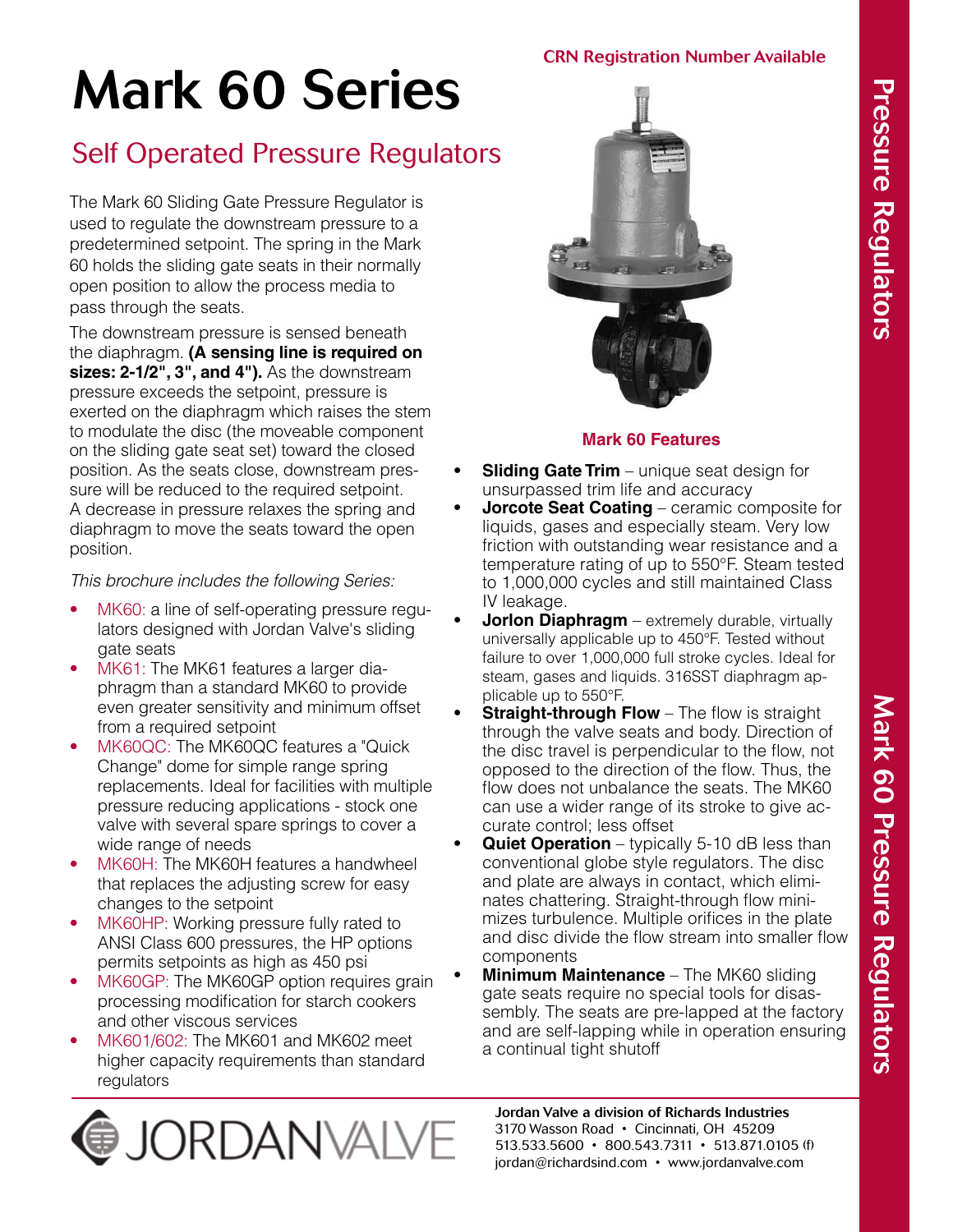# Features & Benefits

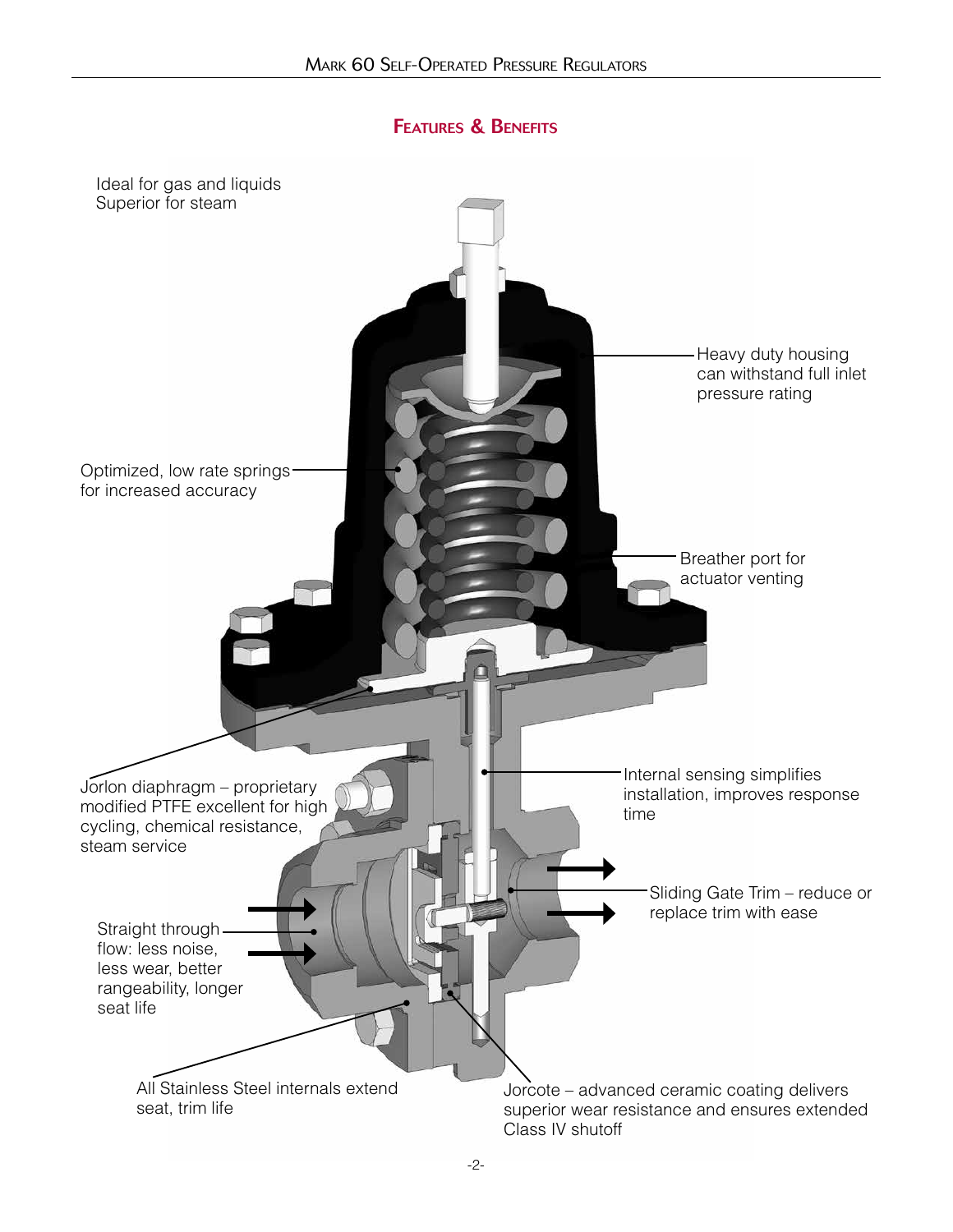#### Specifications – MK60/60QC/61/60HP

- Sizes: (note: 1/4" & 3/8" sizes use 1/2" body with reducers) Seat Materials:
- Mark 60: 1/4" 4" (DN8 DN100)
- Mark 60QC: 1/4" 2" (DN8 DN50)
- Mark 61: 1/4" 3/4" (DN8 DN20)
- Mark 60HP:  $1/4 4$ <sup>"</sup> (DN8 DN100)

#### **End Connections:**

- Threaded FNPT, BSPT, BSPP  $(1/2" 2"$  only)
- ANSI Flanges (150#, 300#)
- DIN Flanges (PN 10/16, PN 25/40)

#### **Spring Housing:**

- CI or  $DI 1/4" 2"$  (DN8 DN50)
- $DI/Steel 2-1/2" 4" (DN65 DN100)$

#### **Body Materials:**

- Ductile Iron
- Bronze (1/2" 2"; DN15 DN50)
- Carbon Steel (A216 WCB)
- Stainless Steel (A351/CF8M)

#### **Trim Materials:**

- 303SST Standard on Ductile Iron, Bronze, Carbon Steel valves
- 316SST Standard on Stainless Steel valves
- Monel, Hastelloy and other Alloys available

**Reduced Pressure Control Ranges:** Select a range to match your setpoint. For optimal performance, your setpoint should fall in the upper portion of the selected range.

| Model     |                                     | <b>Spring Ranges</b> |                |  |  |
|-----------|-------------------------------------|----------------------|----------------|--|--|
|           | Size (DN)                           | PSI                  | Bar            |  |  |
|           |                                     | $2 - 20$             | $0,14$ 1,38    |  |  |
|           |                                     | $2 - 23$             | $0,14 - 1,59$  |  |  |
|           | $1/4" - 3/4"$                       | $10 - 38$            | $0.69 - 2.62$  |  |  |
|           | $(DN8 - DN20)$                      | $20 - 55$            | $1,38 - 3,79$  |  |  |
|           |                                     | $30 - 85$            | $2.07 - 5.86$  |  |  |
|           |                                     | $35 - 160$           | $2,41 - 11,03$ |  |  |
|           |                                     | $95 - 220$           | $6,55 - 15,17$ |  |  |
|           |                                     | $1 - 5$              | $0.07 - 0.34$  |  |  |
| 60 & 60QC |                                     | $3 - 8$              | $0,21 - 0,55$  |  |  |
|           | $1" - 2"$                           | $5 - 20$             | $0.34 - 1.38$  |  |  |
|           |                                     | $10 - 30$            | $0,69 - 2,07$  |  |  |
|           | $(DN25 - DN50)$                     | $20 - 45$            | $1,38 - 3,10$  |  |  |
|           |                                     | $30 - 95$            | $2,07 - 6,55$  |  |  |
|           |                                     | $60 - 160$           | $4,14 - 11,03$ |  |  |
|           | $2 - 1/2" - 4"$<br>$(DN65 - DN100)$ | $7 - 18$             | $0.48 - 1.24$  |  |  |
|           |                                     | $10 - 25$            | $0.69 - 1.72$  |  |  |
|           |                                     | $15 - 35$            | $1,03 - 2,41$  |  |  |
|           | $1/2" - 2"$                         | $75 - 190$           | $5,2 - 13,1$   |  |  |
|           |                                     | $100 - 320$          | $6,9 - 22,1$   |  |  |
| 60HP      | $(DN15 - DN40)$                     | $150 - 450$          | $10,3 - 31,0$  |  |  |
|           | $2 - 1/2" - 4"$                     | $30 - 75$            | $2,07 - 5,17$  |  |  |
|           | (DN65 - DN100)                      | $65 - 110$           | $4.5 - 7.6$    |  |  |
|           |                                     | $1 - 5$              | $0.07 - 0.34$  |  |  |
|           |                                     | $2 - 12$             | $0,14 - 0.83$  |  |  |
|           |                                     | $2 - 25$             | $0,14 - 1,7$   |  |  |
|           |                                     | $10 - 35$            | $0.69 - 2.4$   |  |  |
| 61        | $1/4" - 3/4"$<br>$(DN8 - DN20)$     | $20 - 55$            | $1,4 - 3,8$    |  |  |
|           |                                     | $20 - 80$            | $1,4-5,5$      |  |  |
|           |                                     | $40 - 115$           | $2,8 - 7,9$    |  |  |
|           |                                     | $25 - 160$           | $1,7 - 11,0$   |  |  |
|           |                                     | $30 - 180$           | $2,1 - 12,4$   |  |  |

- Jorcote on SST Standard
- Other materials available Consult factory

#### **Diaphragm Materials:**

- Jorlon Standard
- Stainless Steel Standard
- Buna-N Standard
- Viton Optional

**Service:** Steam, water, oil, gas, air and chemicals **Shutoff:** ANSI Class IV

#### **Options:**

- **• Double Bolting:** increases the pressure rating of the valve and ensures a tight seal between the spring housing and the body for services with high inlet pressures
- **• High Pressure Spring Housing:** The HP option is an elongated spring housing that features a large spring for high pressure setpoints (up to 450 psi/31bar)
- **• Handwheel:** the H option is a handwheel that is mounted on the adjusting screw to allow for easy setpoint changes
- **Exotic Alloys:** where service conditions dictate the use of specialty materials, the Mark 60 Series can be produced with bodies, trim and seats in Monel, Alloy 20, Hastelloy B, Hastelloy C, Titanium and others
- **• GP Option:** grain processing modification for starch cookers and other viscous services. Available on Stainless Steel valves in 1/4" – 2" sizes only (DN8 – DN50)
- **• Cryogenic Service:** CR option is a special spring housing for use if valve is in cryogenic service

#### **CV Values & Maximum Differential Pressures**

| $Cv$ ( $Kv$ ) | Size (DN)         | <b>Seat Material</b> | Max. $\Delta P$ PSI (bar) |  |
|---------------|-------------------|----------------------|---------------------------|--|
| 0.84(0.74)    | $1/4$ " (DN8)     | Jorcote              | 400 (27,6)                |  |
| 1.6(1,4)      | 3/8" (DN12)       | Jorcote              | 400 (27,6)                |  |
| 2.5(2,2)      | $1/2$ " & $3/4$ " | Jorcote              | 400 (27,6)                |  |
| 4.4(3,8)      | (DN15 & DN20)     |                      |                           |  |
| 6.4(5,5)      | $1" 8 1 - 1/4"$   | Jorcote              | 400 (27,6)                |  |
| 9.5(8,2)      | (DN25 & DN32)     |                      |                           |  |
| 15(12.9)      | 1-1/2" (DN40)     | Jorcote              | 325(22,4)                 |  |
| 25(21,5)      | 2" (DN50)         |                      |                           |  |
| 30(25,8)      |                   | Jorcote              | 325(22,4)                 |  |
| 55 (47,3)     | 2-1/2" (DN65)     | Jorcote              | 150 (10,34)               |  |
| 115 (99)      | 3" (DN75)         | Jorcote              | 150 (10,34)               |  |
| 200 (172)     | 4" (DN100)        | Jorcote              | 150 (10,34)               |  |

**Low Flow Cv's:** reduced Cv's (Kv's) are available. Cv (Kv) ratings of smaller sized valves can be supplied in a larger valve size

|  | $0.42(0.36)$ 0.21 (0.18) 0.08 (0.07) 0.04 (0.03) 0.02 (0.02) |  |               |
|--|--------------------------------------------------------------|--|---------------|
|  | $[0.008(0,007)]0.004(0,003)]0.002(0,002)$                    |  | 0.0008(0.007) |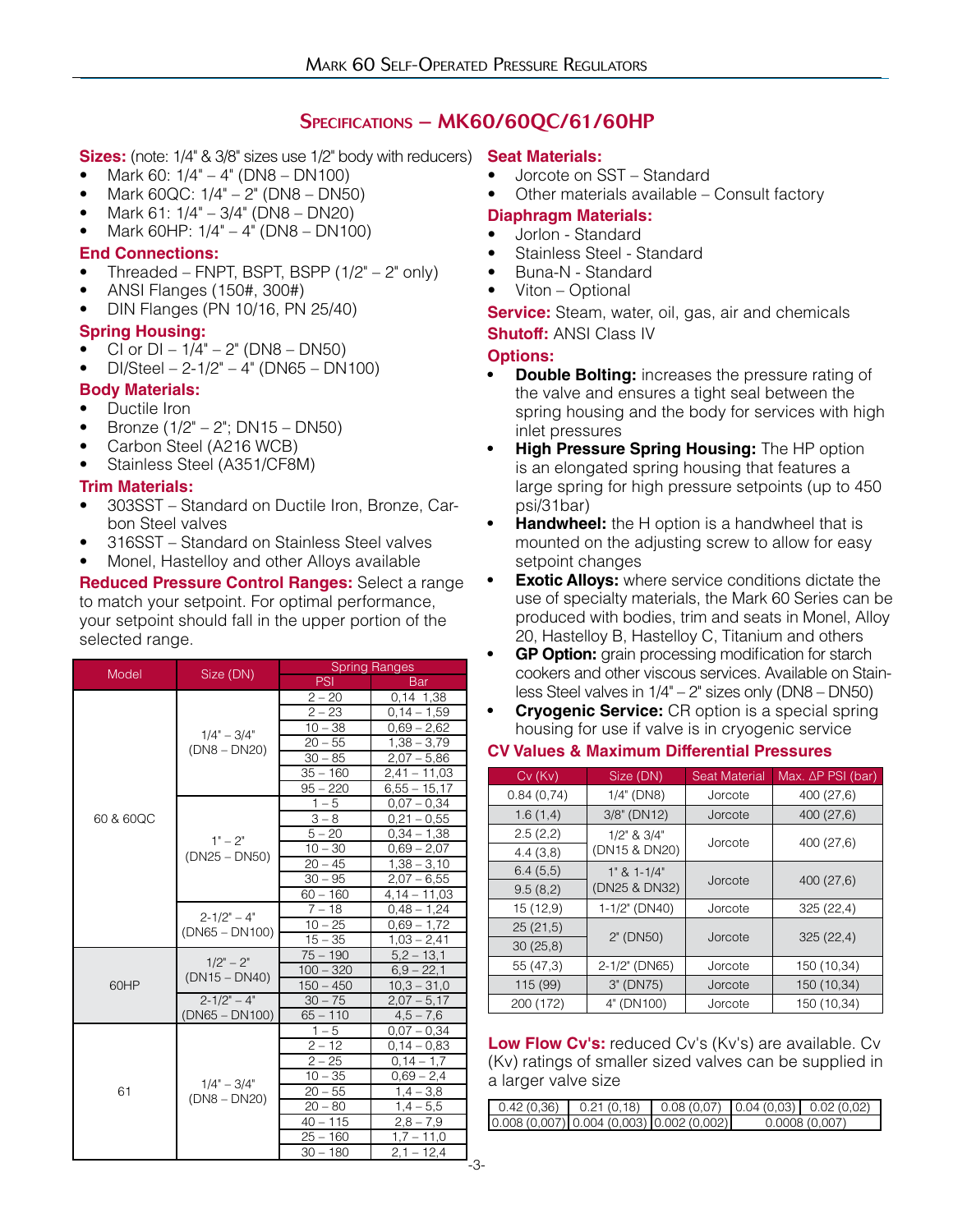# Maximum Working Pressure, PSI

• Mark 60 Size Range: 1/4" – 2"

|                     |      | DI Body   |                     |      | <b>BRZ Body</b> |                     |  |
|---------------------|------|-----------|---------------------|------|-----------------|---------------------|--|
| Temp <sup>o</sup> F | 150# | 300#      | TE.                 | 150# | 300#            | TE.                 |  |
| $-20$ to $100$      | 250  |           | 300 [600] 300 [600] | 225  |                 | 300 [500] 300 [500] |  |
| 200                 | 235  | 300 [600] | 300 [600]           | 215  | 300 [475]       | 300 [475]           |  |
| 300                 | 215  | 300 [565] | 300 [600]           | 195  | 300 [425]       | 300 [425]           |  |
| 400                 | 200  | 300 [525] | 300 [600]           | 170  | 300 [375]       | 300 [375]           |  |
| 500                 | 170  | 300 [495] | 300 [600]           | 150  | 300 [325]       | 300 [325]           |  |
| 600                 | 140  | 300 [465] | 300 [600]           |      |                 |                     |  |
| 650                 | 125  | 300 [450] | 300 [600]           |      |                 |                     |  |

• Mark 60 Size Range: 1/4" – 2"

|                     | CS Body |           |           | <b>SS Body</b> |           |           |
|---------------------|---------|-----------|-----------|----------------|-----------|-----------|
| Temp <sup>o</sup> F | 150#    | 300#      | TE        | 150#           | 300#      | TE.       |
| $-20$ to $100$      | 285     | 300 [740] | 300 [950] | 275            | 300 [720] | 300 [950] |
| 200                 | 260     | 300 [675] | 300 [950] | 240            | 300 [620] | 300 [950] |
| 300                 | 230     | 300 [655] | 300 [950] | 215            | 300 [560] | 300 [950] |
| 400                 | 200     | 300 [635] | 300 [950] | 195            | 300 [515] | 300 [950] |
| 500                 | 170     | 300 [600] | 300 [950] | 170            | 300 [480] | 300 [950] |
| 600                 | 140     | 300 [550] | 300 [950] | 140            | 300 [450] | 300 [900] |
| 650                 | 125     | 300 [535] | 300 [950] | 125            | 300 [445] | 300 [890] |

#### • Mark 60 Size Range:  $2-1/2$ " –  $4$ "

|                     | DI Body |      | <b>CS Body</b> |      | <b>SS Body</b> |      |
|---------------------|---------|------|----------------|------|----------------|------|
| Temp <sup>o</sup> F | 150#    | 300# | 150#           | 300# | 150#           | 300# |
| $-20$ to 100        | 250     | 500  | 285            | 500  | 275            | 500  |
| 200                 | 235     | 500  | 260            | 500  | 240            | 500  |
| 300                 | 215     | 500  | 230            | 500  | 215            | 500  |
| 400                 | 200     | 500  | 200            | 500  | 195            | 500  |
| 500                 | 170     | 495  | 170            | 500  | 170            | 500  |

#### • Mark 60HP Size Range:1/2" – 2"

|                     | <b>CS Body</b>     | <b>SS Body</b>     |
|---------------------|--------------------|--------------------|
| Temp <sup>o</sup> F | 600# Flange or NPT | 600# Flange or NPT |
| 100                 | 1480               | 1440               |
| 200                 | 1355               | 1240               |
| 300                 | 1315               | 1120               |
| 400                 | 1270               | 1030               |
| 500                 | 1208               | 955                |
| 600                 | 1098               | 905                |
| 650                 | 1075               | 890                |

### Maximum Working Pressure, BAR

• Mark 60 Size Range: DN8 - DN50

|             | DI Body |           |           | <b>BRZ Body</b> |               |         |
|-------------|---------|-----------|-----------|-----------------|---------------|---------|
| Temp °C     | 150#    | 300#      | TE.       | 150#            | 300#          | TE.     |
| $-29$ to 38 | 17      | 21 [41]   | 21 [41]   | 16              | 21 [34]       | 21 [34] |
| 93          | 16      | 21 [41]   | 21 [41]   | 15              | 21 [33]       | 21 [33] |
| 149         | 15      | 21 [39]   | $21$ [41] | 13              | 21 [29]       | 21 [29] |
| 204         | 14      | 21 [36]   | 21 [41]   | 12              | $21$ [ $26$ ] | 21 [26] |
| 260         | 12      | 21 [34]   | 21 [41]   | 10              | $21$ [22]     | 21 [22] |
| 316         | 10      | 21 [32]   | 21 [41]   |                 |               |         |
| 343         | 9       | $21$ [31] | 21 [41]   |                 |               |         |

#### • Mark 60 Size Range: DN8 – DN50

|           | CS Body |         |         | <b>SS Body</b> |           |         |
|-----------|---------|---------|---------|----------------|-----------|---------|
| Temp °C   | 150#    | 300#    | TE.     | 150#           | 300#      | TE.     |
| -29 to 38 | 20      | 21 [51] | 21 [66] | 19             | 21 [49]   | 21 [66] |
| 93        | 18      | 21 [47] | 21 [66] | 17             | $21$ [43] | 21 [66] |
| 149       | 16      | 21 [45] | 21 [66] | 15             | 21 [39]   | 21 [66] |
| 204       | 14      | 21 [44] | 21 [66] | 13             | 21 [36]   | 21 [66] |
| 260       | 12      | 21 [41] | 21 [66] | 12             | 21 [33]   | 21 [66] |
| 316       | 10      | 21 [38] | 21 [66] | 10             | 21 [31]   | 21 [62] |
| 343       | 9       | 21 [37] | 21 [66] | 9              | 21 [31]   | 21 [61] |

#### • Mark 60 Size Range: DN65 - DN100

|             | DI Body |      | <b>CS Body</b> |      | <b>SS Body</b> |      |
|-------------|---------|------|----------------|------|----------------|------|
| Temp °C     | 150#    | 300# | 150#           | 300# | 150#           | 300# |
| $-29$ to 38 | 17      | 34   | 20             | 34   | 19             | 34   |
| 93          | 16      | 34   | 18             | 34   | 17             | 34   |
| 149         | 15      | 34   | 16             | 34   | 15             | 34   |
| 204         | 14      | 34   | 14             | 34   | 13             | 34   |
| 260         | 12      | 34   | 12             | 34   | 12             | 34   |

#### • Mark 60HP Size Range: DN15 – DN50

|         | CS Body            | <b>SS Body</b>     |
|---------|--------------------|--------------------|
| Temp °C | 600# Flange or NPT | 600# Flange or NPT |
| 38      | 102                | 99                 |
| 93      | 93                 | 85                 |
| 149     | 91                 | 77                 |
| 204     | 88                 | 71                 |
| 260     | 83                 | 66                 |
| 316     | 75                 | 62                 |
| 343     | 74                 |                    |

1. Double bolting option is required to reach pressures indicated in Brackets [ ].

2. If weld flanges are supplied, use ratings in "TE" column or flange rating, whichever is less (i.e. ANSI 600/900 flanges or PN64/100 flanges).

3. Consult factory for availability of ANSI/DIN/JIS flanges not indicated above.

4. Consult factory for maximum working pressure on 2-1/2" - 4" (DN65 - DN100) Mark 60HP Series

Notes: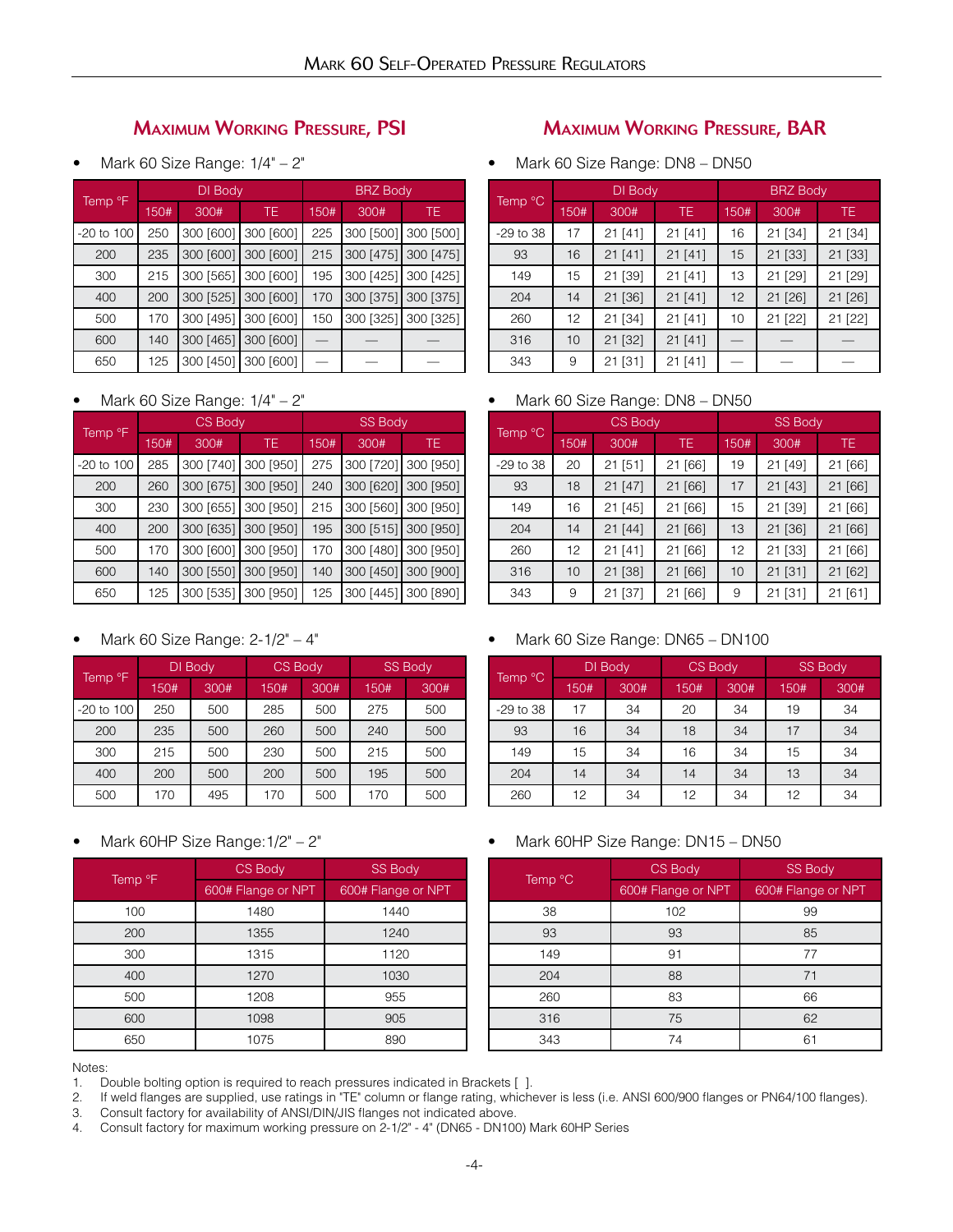

# Dimensions – Mark 60/Mark 60QC

• Threaded & FSW Ends, Inches

| <b>Size</b>   | <b>Material</b> | Α    | B     | С    | D    | Weight<br>(lbs) |
|---------------|-----------------|------|-------|------|------|-----------------|
| $1/4" - 3/8"$ | DI/BRZ          | 4.12 | 8.50  | 1.69 | 5.12 | 10              |
|               | CS/SS           | 4.12 | 8.50  | 1.69 | 5.12 | 12 <sup>°</sup> |
| 1/2"          | DI/BRZ          | 3.62 | 8.50  | 1.69 | 5.12 | 10              |
|               | CS/SS           | 3.62 | 8.50  | 1.69 | 5.12 | 12              |
| 3/4"          | DI/BRZ          | 3.62 | 8.50  | 1.69 | 5.12 | 10              |
|               | CS/SS           | 3.62 | 8.50  | 1.69 | 5.12 | 12              |
| 1"            | DI/BRZ          | 4.12 | 10.00 | 2.62 | 7.09 | 21              |
|               | CS/SS           | 4.18 | 10.75 | 2.62 | 7.09 | 25              |
| $1 - 1/4"$    | DI/BRZ          | 4.12 | 10.00 | 2.62 | 7.09 | 21              |
| $1 - 1/2"$    | DI/BRZ          | 4.50 | 10.25 | 2.31 | 7.09 | 23              |
|               | CS/SS           | 4.81 | 11.00 | 2.25 | 7.09 | 31              |
| 2"            | DI/BRZ          | 4.50 | 10.25 | 2.75 | 7.09 | 26              |
|               | CS/SS           | 5.50 | 11.00 | 2.75 | 7.09 | 35              |

• Threaded & FSW Ends, Metric

| <b>Size</b>  | B<br><b>Material</b><br>Α |     | С   | D  | Weight<br>(kgs) |      |
|--------------|---------------------------|-----|-----|----|-----------------|------|
| <b>DN8 -</b> | DI/BRZ                    | 105 | 216 | 43 | 130             | 4,5  |
| <b>DN12</b>  | CS/SS                     | 105 | 216 | 43 | 130             | 5,4  |
| <b>DN15</b>  | DI/BRZ                    | 92  | 216 | 43 | 130             | 4,4  |
|              | CS/SS                     | 92  | 216 | 43 | 130             | 5,4  |
| <b>DN20</b>  | DI/BRZ                    | 92  | 216 | 43 | 130             | 4,5  |
|              | CS/SS                     | 92  | 216 | 43 | 130             | 5,4  |
| <b>DN25</b>  | DI/BRZ                    | 105 | 254 | 67 | 180             | 9,5  |
|              | CS/SS                     | 106 | 273 | 67 | 180             | 11,3 |
| <b>DN32</b>  | DI/BRZ                    | 105 | 254 | 67 | 180             | 9,5  |
| <b>DN40</b>  | DI/BRZ                    | 114 | 260 | 59 | 180             | 10,4 |
|              | CS/SS                     | 122 | 279 | 57 | 180             | 14,0 |
| <b>DN50</b>  | DI/BRZ                    | 114 | 260 | 70 | 180             | 11,8 |
|              | CS/SS                     | 140 | 279 | 70 | 180             | 15,9 |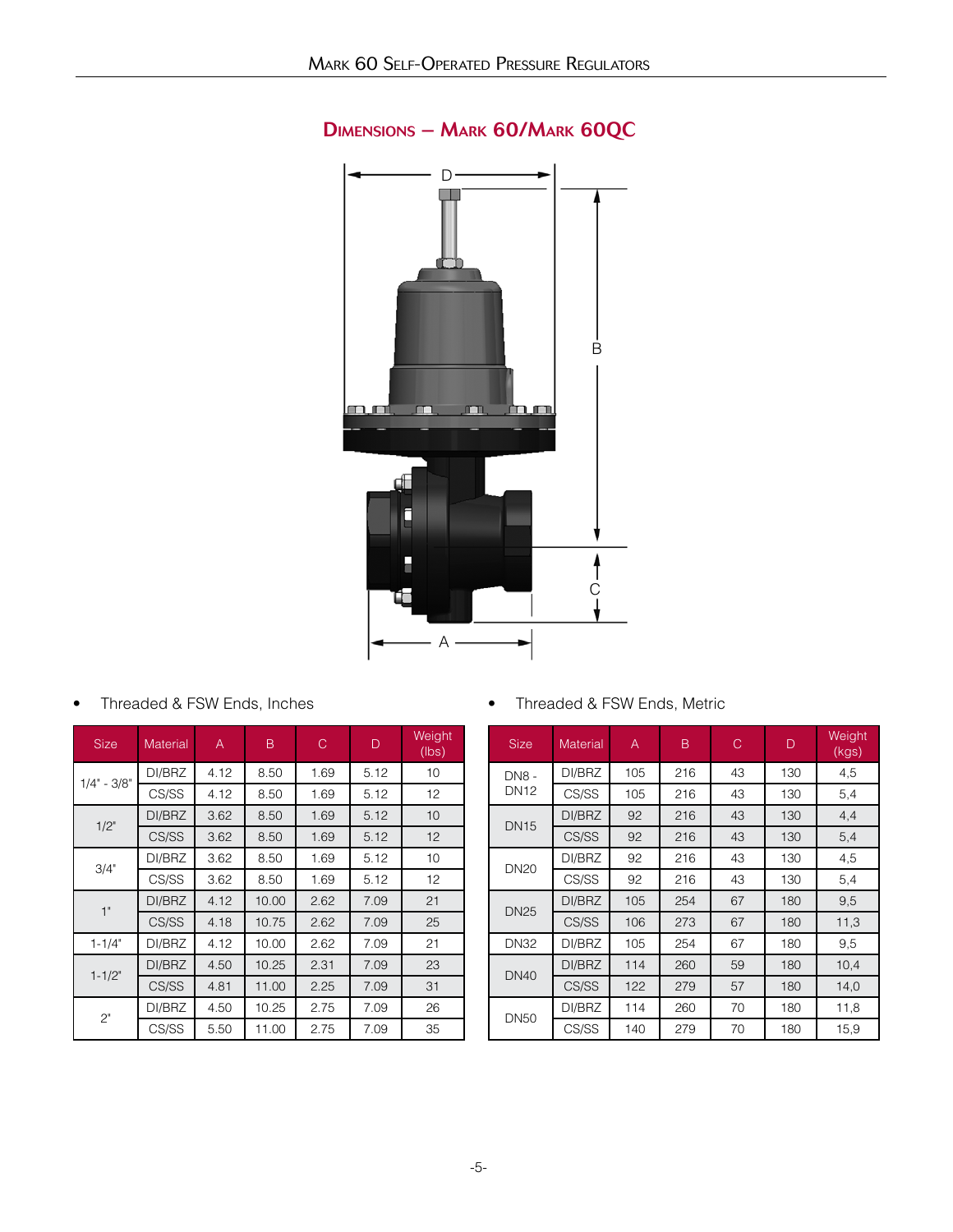

# Dimensions – Mark 60

• Flanged Ends, ANSI, Inches

|             | <b>ANSI</b>         | A <sub>1</sub>     |                   | B                        |                       | C          | D          | Weight (lbs) |                 |
|-------------|---------------------|--------------------|-------------------|--------------------------|-----------------------|------------|------------|--------------|-----------------|
| <b>Size</b> | Flange              | DI/BRZ             | CS/SS             | DI/BRZ                   | CS/SS                 | <b>ALL</b> | <b>ALL</b> | DI/BRZ       | CS/SS           |
| 1/2"        | 150#                | 7.25               | 7.25              | 9.00                     | 9.00                  | 1.69       | 5.12       | 13           | 15              |
|             | 300#                | 7.50               | 7.50              | 9.00                     | 9.00                  | 1.69       | 5.12       | 14           | 16              |
| 3/4"        | 150#                | 7.25               | 7.25              | 9.00                     | 9.00                  | 1.69       | 5.12       | 14           | 16              |
|             | 300#                | 7.62               | 7.62              | 9.00                     | 9.00                  | 1.69       | 5.12       | 16           | 17              |
| 1"          | 150#                | 7.25               | 7.25              | 11.25                    | 11.75                 | 2.62       | 7.09       | 26           | 34              |
|             | 300#                | 8.75 <sup>1</sup>  | 7.75 <sup>2</sup> | 11.25                    | 11.75                 | 2.62       | 7.09       | 28           | 37              |
| $1 - 1/4"$  | 150#                | 7.87               |                   | 11.25                    |                       | 2.62       | 7.09       | 28           |                 |
|             | 300#                | 8.37               | $\equiv$          | 11.25                    |                       | 2.62       | 7.09       | 31           | $\qquad \qquad$ |
| $1 - 1/2"$  | 150#                | 8.75               | 8.75              | 11.25                    | 13.00                 | 2.31       | 7.09       | 42           | 46              |
|             | 300#                | 10.25 <sup>1</sup> | 9.25 <sup>2</sup> | 11.25                    | 13.00                 | 2.31       | 7.09       | 45           | 52              |
| $2^{\circ}$ | 150#                | 10.00              | 10.00             | 11.50                    | 13.25<br>2.75<br>7.09 |            | 46         | 50           |                 |
|             | 300#                | 10.50              | 10.50             | 11.50                    | 13.25                 | 2.75       | 7.09       | 49           | 55              |
|             |                     |                    |                   | <b>Flanged End CS/SS</b> |                       |            |            |              |                 |
|             | <b>Larger Sizes</b> | A1                 |                   | B                        |                       | C          | D          | Weight (lbs) |                 |
| $2 - 1/2"$  | 125-150#            | 10.88              |                   | 18.75                    |                       | 6.95       | 12.75      | 165          |                 |
|             | 250-300#            | 11.50              |                   | 18.75                    |                       | 6.95       | 12.75      | 165          |                 |
| 3"          | 125-150#            | 11.75              |                   | 18.75                    |                       | 6.95       | 12.75      | 185          |                 |
|             | 250-300#            | 12.50              |                   | 18.75                    |                       | 6.95       | 12.75      | 185          |                 |
| 4"          | 125-150#            | 13.88              |                   | 18.75                    |                       | 8.00       | 12.75      | 215          |                 |
|             | 250-300#            | 14.50              |                   | 18.75                    |                       | 8.00       | 12.75      | 215          |                 |

#### • Flanged Ends, Metric

1 Not IFE and NOT per DIN3202

|             |                     | Thangua Linuo, iviuittu |     |                          |       |            |                |              |       |
|-------------|---------------------|-------------------------|-----|--------------------------|-------|------------|----------------|--------------|-------|
| <b>Size</b> | <b>ANSI</b>         | A1                      |     | B                        |       | C          | D              | Weight (kgs) |       |
| <b>DN</b>   | <b>Flange</b>       | DI/BRZ 1 CS/SS          |     | DI/BRZ                   | CS/SS | <b>ALL</b> | <b>ALL</b>     | DI/BRZ       | CS/SS |
| 15          | 10/16               | 184                     | 130 | 229                      | 229   | 43         | 130            | 5,9          | 6,8   |
|             | 25/40               | 184                     | 130 | 229                      | 229   | 43         | 130            | 6,4          | 7,3   |
| 20          | 10/16               | 184                     | 150 | 229                      | 229   | 43         | 130            | 6,4          | 7,3   |
|             | 25/40               | 184                     | 150 | 229                      | 229   | 43         | 130            | 7,3          | 7,7   |
| 25          | 10/16               | 222                     | 160 | 286                      | 298   | 67         | 180            | 11,8         | 15,4  |
|             | 25/40               | 222                     | 160 | 286                      | 298   | 67         | 180            | 12,7         | 16,8  |
| 32          | 10/16               | 222                     |     | 286                      |       | 67         | 180            | 12,7         |       |
|             | 25/40               | 222                     |     | 286                      |       | 67         | 180            | 14,1         |       |
| 40          | 10/16               | 222                     | 200 | 286                      | 330   | 59         | 180            | 19,1         | 20,9  |
|             | 25/40               | 222                     | 200 | 286                      | 330   | 59         | 180            | 20,4         | 23,6  |
| 50          | 10/16               | 254                     | 230 | 292                      | 337   | 70         | 180            | 20,9         | 22,7  |
|             | 25/40               | 254                     | 230 | 292                      | 337   | 70         | 180            | 22,2         | 24,9  |
|             |                     |                         |     | <b>Flanged End CS/SS</b> |       |            |                |              |       |
|             | <b>Larger Sizes</b> | A1                      |     | B.                       |       | C          | $\overline{D}$ | Weight (kgs) |       |
| 65          | 10/16               | 276                     |     | 476                      |       | 177        | 324            | 75           |       |
|             | 25/40               | 292                     |     | 476                      |       | 177        | 324            | 75           |       |
| 80          | 10/16               | 298                     |     | 476                      |       | 177        | 324            | 84           |       |
|             | 25/40               | 318                     |     | 476                      |       | 177        | 324            | 84           |       |
| 100         | 10/16               | 353                     |     | 476                      |       | 203        | 324            | 98           |       |
|             | 25/40               | 368                     |     | 476                      |       | 203        | 324            | 98           |       |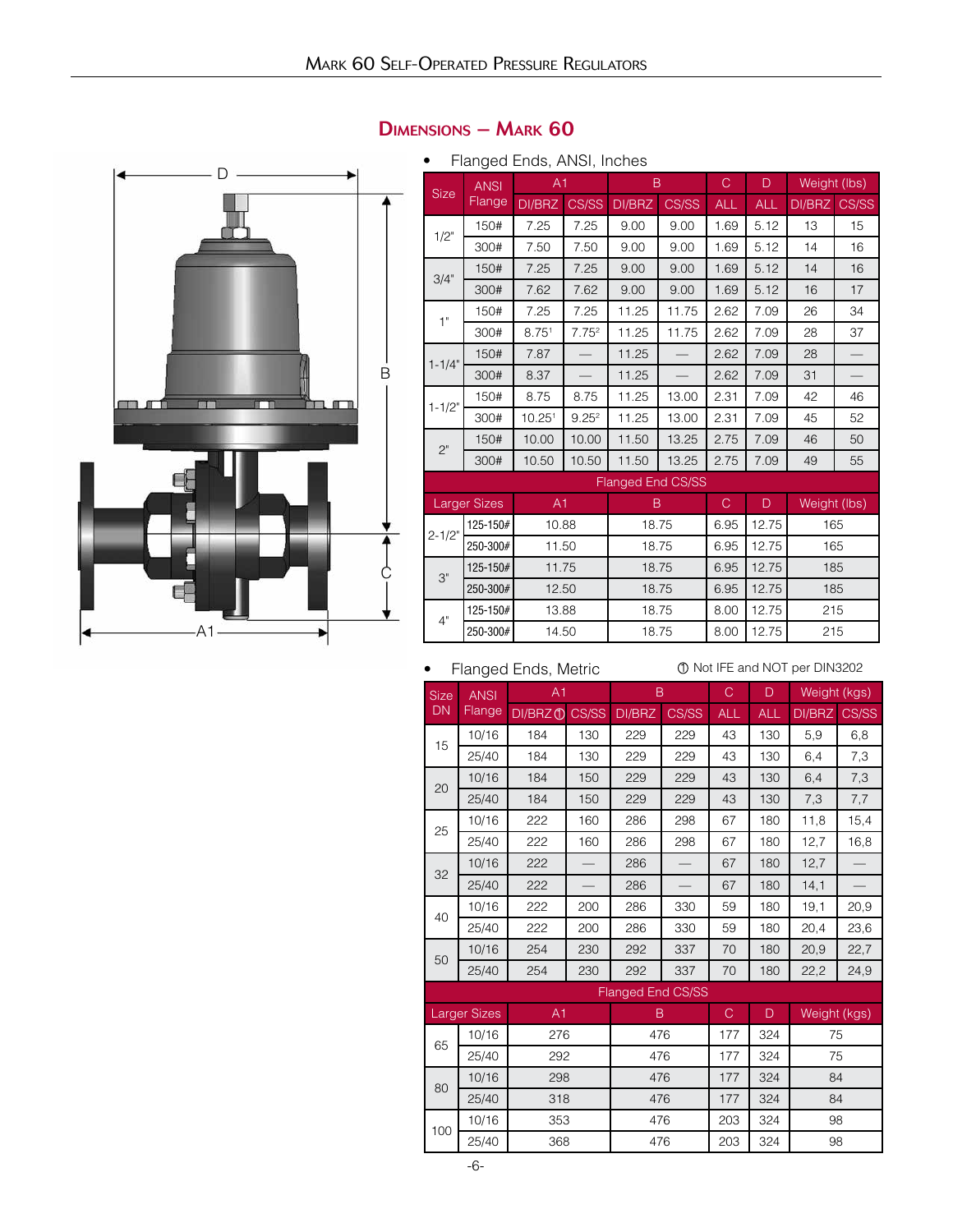

#### Dimensions – Mark 60HP

#### • Flanged Ends, Inches

| <b>Size</b> | <b>ANSI</b> | A <sub>1</sub> |       | B          | $\mathcal{C}$ | D          | Weight<br>(lbs) |
|-------------|-------------|----------------|-------|------------|---------------|------------|-----------------|
|             | Flange      | DI/BRZ         | CS/SS | <b>ALL</b> | <b>ALL</b>    | <b>ALL</b> | All             |
|             | 150#        | 7.25           | 7.25  | 12.75      | 1.69          | 5.20       |                 |
| 1/2"        | 300#        | 7.50           | 7.50  | 12.75      | 1.69          | 5.20       | $21 \cdot$      |
|             | • 600#      | 8.00           | 8.00  | 12.25      | 1.69          | 5.20       |                 |
|             | 150#        | 7.25           | 7.25  | 12.75      | 1.69          | 5.20       |                 |
| 3/4"        | 300#        | 7.62           | 7.62  | 12.75      | 1.69          | 5.20       | $22 \cdot$      |
|             | • 600#      | 8.12           | 8.12  | 12.25      | 1.69          | 5.20       |                 |
|             | 150#        | 7.25           | 7.25  | 13.25      | 2.62          | 5.20       |                 |
| 1"          | 300#        | 7.75           | 7.75  | 13.25      | 2.62          | 5.20       | 37              |
|             | • 600#      | 8.25           | 8.25  | 12.75      | 2.62          | 5.20       |                 |
| $1 - 1/4"$  | 150#        | 7.87           |       | 12.75      | 2.62          | 5.20       | 37              |
|             | 300#        | 8.37           |       | 12.75      | 2.62          | 5.20       |                 |
|             | 150#        | 8.75           | 8.75  | 13.75      | 2.31          | 5.20       |                 |
| $1 - 1/2"$  | 300#        | 9.25           | 9.25  | 13.75      | 2.31          | 5.20       | 45              |
|             | • 600#      | 9.87           | 9.87  | 13.25      | 2.31          | 5.20       |                 |
|             | 150#        | 10.00          | 10.00 | 14.00      | 2.75          | 5.20       |                 |
| 2"          | 300#        | 10.50          | 10.50 | 14.00      | 2.75          | 5.20       | 49              |
|             | • 600#      | 11.25          | 11.25 | 13.50      | 2.75          | 5.20       |                 |

• 600# are not IFE

• For IFE, add 1" to all "B" dimensions (1" – 2" sizes only)

#### • Flanged Ends, Metric<sup>3</sup>

| <b>Size</b> | <b>ANSI</b> | A <sub>1</sub>      |       | B <sup>2</sup> | C          | D          | Weight<br>(kgs) |
|-------------|-------------|---------------------|-------|----------------|------------|------------|-----------------|
|             | Flange      | DI/BRZ <sup>1</sup> | CS/SS | <b>ALL</b>     | <b>ALL</b> | <b>ALL</b> | All             |
| 15          | 10/16       | 184                 | 130   | 324            | 43         | 132        |                 |
|             | 25/40       | 184                 | 130   | 324            | 43         | 132        | 9,5             |
| 20          | 10/16       | 184                 | 150   | 324            | 43         | 132        | 10              |
|             | 25/40       | 184                 | 150   | 324            | 43         | 132        |                 |
| 25          | 10/16       | 184                 | 160   | 337            | 67         | 132        | 17              |
|             | 25/40       | 184                 | 160   | 337            | 67         | 132        |                 |
| 32          | 10/16       | 200                 |       | 324            | 67         | 132        | 17              |
|             | 25/40       | 200                 |       | 324            | 67         | 132        |                 |
| 40          | 10/16       | 222                 | 200   | 349            | 59         | 132        | 20              |
|             | 25/40       | 222                 | 200   | 349            | 59         | 132        |                 |
| 50          | 10/16       | 254                 | 230   | 356            | 70         | 132        | 22              |
|             | 25/40       | 254                 | 230   | 356            | 70         | 132        |                 |

1 Not IFE and not per DIN3202

2 For IFE, add 25,4 mm

3 For all DIN flanges, please consult factory 4 Consult factory for dimensions on 2-1/2" - 4" (DN65 - DN100) Mark 60HP

#### • Threaded & FSW Ends, Inches

| <b>Size</b>       | <b>Material</b> | A                     | B                     | C    | D    | Weight<br>(lbs) |
|-------------------|-----------------|-----------------------|-----------------------|------|------|-----------------|
| $1/2$ " - $3/4$ " | DI/BRZ          | 3.62<br>1.75<br>12.75 |                       |      | 5.12 | 15              |
|                   | CS/SS           | 3.62<br>12.75         |                       | 1.75 | 5.12 | 17              |
| 1"                | DI/BRZ          | 4.12                  | 2.12<br>5.20<br>13.00 |      |      | 21              |
|                   | CS/SS           | 4.18                  | 13.25                 | 2.12 | 5.20 | 25              |
| $1 - 1/4"$        | DI/BRZ          | 4.12                  | 13.00                 | 2.12 | 5.20 | 21              |
| $1 - 1/2"$        | DI/BRZ          | 4.50                  | 13.25                 | 2.31 | 5.20 | 23              |
|                   | CS/SS           | 4.81                  | 13.75                 | 2.50 | 5.20 | 31              |
| 2"                | DI/BRZ          | 4.50                  | 13.25                 | 2.50 | 5.20 | 26              |
|                   | CS/SS           | 5.50                  | 14.00                 | 2.50 | 5.20 | 35              |

• Threaded & FSW Ends, Metric

| <b>Size</b> | B<br>С<br>Material<br>A |     |     |    | D   | Weight<br>(lbs) |
|-------------|-------------------------|-----|-----|----|-----|-----------------|
| DN15 &      | DI/BRZ                  | 92  | 324 | 45 | 130 | 6,8             |
| 20          | CS/SS                   | 92  | 324 | 45 | 130 | 7,7             |
| <b>DN25</b> | DI/BRZ                  | 105 | 330 | 54 | 132 | 9,5             |
|             | CS/SS                   | 106 | 337 | 54 | 132 | 11,3            |
| <b>DN32</b> | DI/BRZ                  | 105 | 330 | 54 | 132 | 9,5             |
| <b>DN40</b> | DI/BRZ                  | 114 | 337 | 59 | 132 | 10,4            |
|             | CS/SS                   | 122 | 349 | 64 | 132 | 14,1            |
| <b>DN50</b> | DI/BRZ                  | 114 | 337 | 64 | 132 | 11,8            |
|             | CS/SS                   | 140 | 356 | 64 | 132 | 15,9            |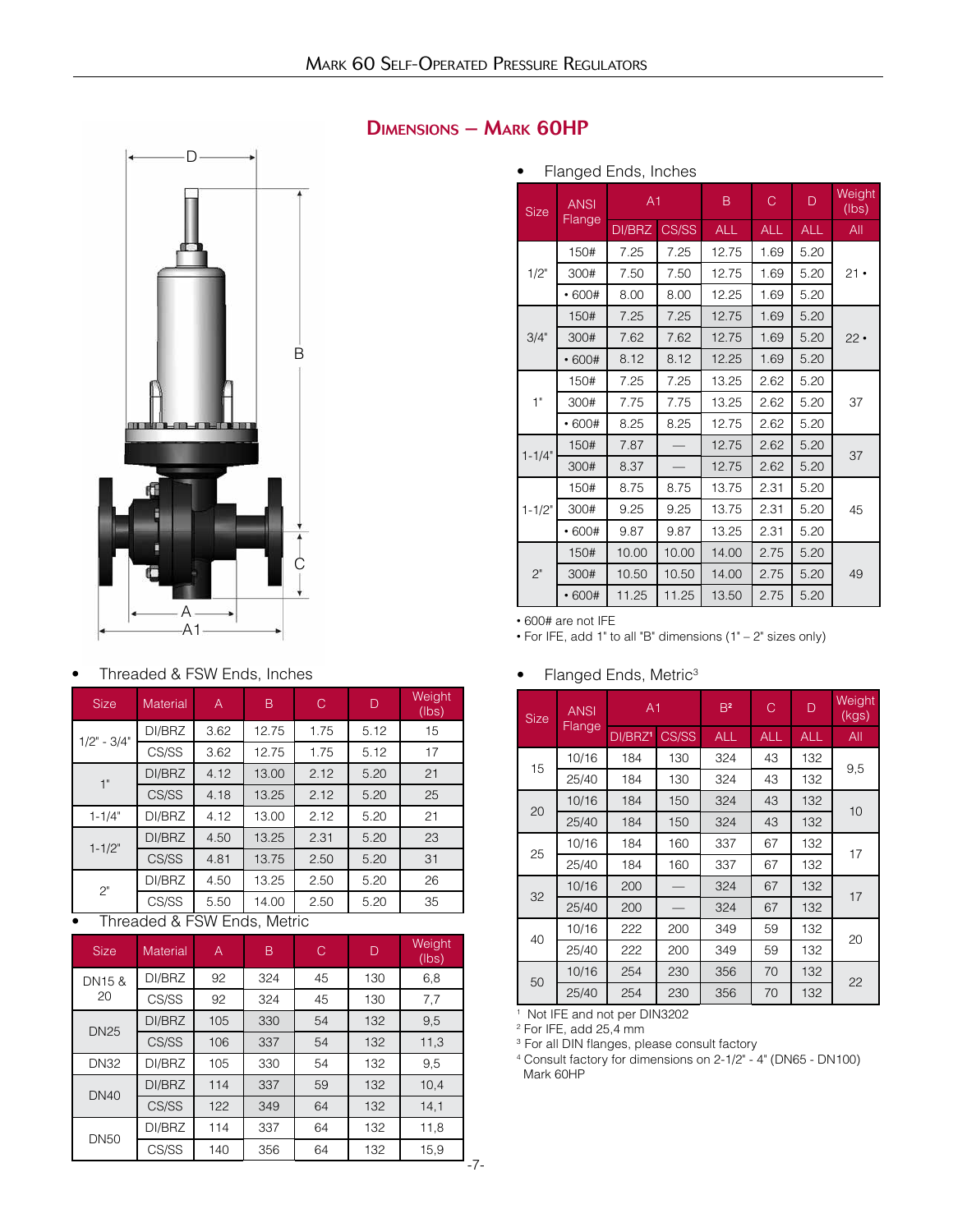

# Dimensions – Mark 61

• Threaded & FSW Ends, Inches

| <b>Size</b>       | <b>Material</b> | A    | B     | C    | D    | Weight<br>(lbs) |
|-------------------|-----------------|------|-------|------|------|-----------------|
|                   | DI/BRZ          | 4.12 | 10.25 | 2.25 | 7.12 | 12              |
| $1/4" - 3/8"$     | CS/SS           | 4.12 | 10.25 | 2.25 | 7.12 | 13              |
| $1/2$ " - $3/4$ " | DI/BRZ          | 3.62 | 10.25 | 2.25 | 7.12 | 12              |
|                   | CS/SS           | 3.62 | 10.25 | 2.25 | 7.12 | 13              |

• Flanged Ends, ANSI, Inches

| <b>ANSI</b><br><b>Size</b> |        | A1    |       |                                                |                             | C. | Weight (lbs) |    |
|----------------------------|--------|-------|-------|------------------------------------------------|-----------------------------|----|--------------|----|
|                            | Flange |       |       | DI/BRZ CS/SS DI/BRZ CS/SS ALL ALL DI/BRZ CS/SS |                             |    |              |    |
| $1/2"$ &                   | 150#   | 9.62  | 9.62  |                                                | 10.25   10.25   2.25   7.12 |    | 26           | 26 |
| 3/4"                       | 300#   | 10.25 | 10.25 | 10.25                                          | 10.25 2.25 7.12             |    | 29           | 29 |

#### • Flanged Ends, ANSI, Metric

| <b>Size</b> | <b>ANSI</b> | A T                                                   |     |     |     |    |     | Weight (kgs), |  |
|-------------|-------------|-------------------------------------------------------|-----|-----|-----|----|-----|---------------|--|
|             |             | Flange DI/BRZ CS/SS DI/BRZ CS/SS ALL ALL DI/BRZ CS/SS |     |     |     |    |     |               |  |
| <b>DN15</b> | 10/16       | 244                                                   | 244 | 260 | 260 | 57 | 181 |               |  |
| & 20        | 25/40       | 260                                                   | 260 | 260 | 260 | 57 | 181 | 13            |  |

1 Not per DIN 3202

#### • Threaded & FSW Ends, Metric

| <b>Size</b> | Material | Α   | B   | С  | D   | Weight<br>(kgs) |
|-------------|----------|-----|-----|----|-----|-----------------|
|             | DI/BRZ   | 105 | 260 | 57 | 181 | 5,4             |
| DN8 - 10    | CS/SS    | 105 | 260 | 57 | 181 | 5,9             |
| DN15 - 20   | DI/BRZ   | 92  | 260 | 57 | 181 | 5,4             |
|             | CS/SS    | 92  | 260 | 57 | 181 | 5,9             |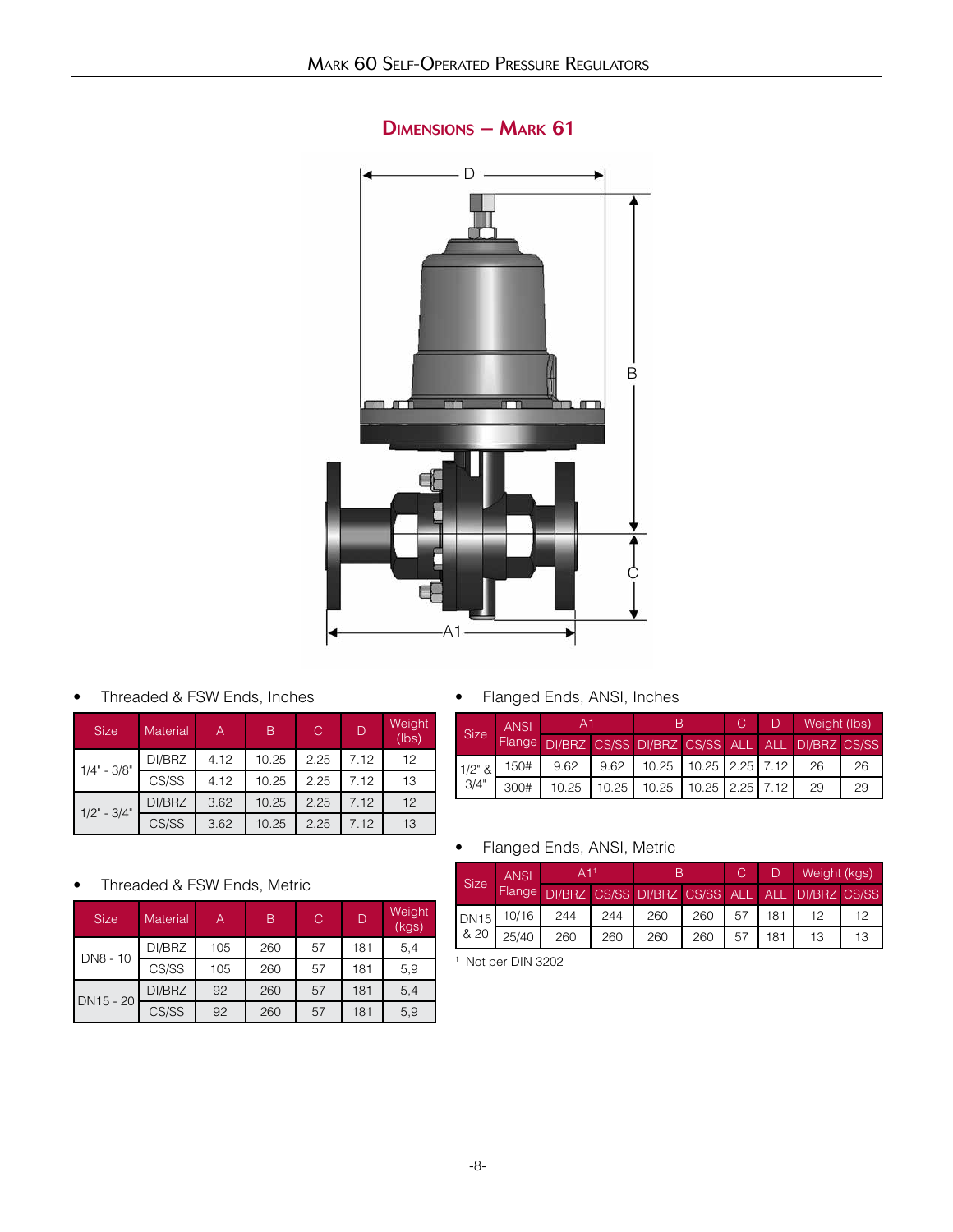# JORLON DIAPHRAGM - REVOLUTIONARY DIAPHRAGM SETS NEW STANDARD

- Easily retrofitted Jorlon can be easily retrofitted in the field with no additional parts. For regulators purchased after the fall of 1991, only the diaphragm needs to be changed to retrofit either SST or elastomer diaphragms.
- Chemical compatibility Jorlon is PTFE based, so it is compatible with most media except fluorinated gases and halogenated fluorocarbons. Whether the application is steam, process gases or fluids, Jorlon should be your choice.
- High pressure limits The Mark 60HP has been pressure tested well in excess of the maximum allowable pressures of the valve. For the smaller MK60 2" (DN50) and below, it is fully rated to ANSI 300 Class pressure of 720 psi (50 bar) @ 100°F (38°C). The outstanding performance is a combination of Jorlon and sliding gate seat technology.
- Improved droop performance A metal diaphragm is much more rigid than an elastomer diaphragm. As such, metal diaphragms have decreased sensitivity thereby diminishing performance and accuracy in a self-operated regulator. Jorlon will improve droop performance when used instead of a SST diaphragm as its properties are more similar to those of elastomer materials.
- Less expensive Jorlon is less expensive than many other diaphragm materials, further increasing its customer value.
- High steam pressure capability Extensive steam testing of Jorlon in the Mark 60 pressure regulator has shown this material is ideal for high pressure steam service. For Mark 60 2" (DN50) and below, Jorlon may be used in saturated steam service up to 405 psi (28 bar) @ 450°F (232°C). For steam service in larger Mark 60s, up to 125 psi (8,6 bar) saturated steam.
- Fast delivery Rely on our 36 hour delivery with Jorlon as the diaphragm material.
- Extremely long life Under 300 psi air, Jorlon surpasses 1,000,000 full stroke cycles without failure. The harshest test was on 450°F saturated steam, where Jorlon exceeded the cycle count for stainless steel by over 150 times - the test was stopped and the Jorlon diaphragm had yet to fail.
- Lower cost of ownership Less droop provides more accuracy, improving efficiently and productivity. Extremely long life results in more production up-time, fewer spare parts expenses and less repair labor.

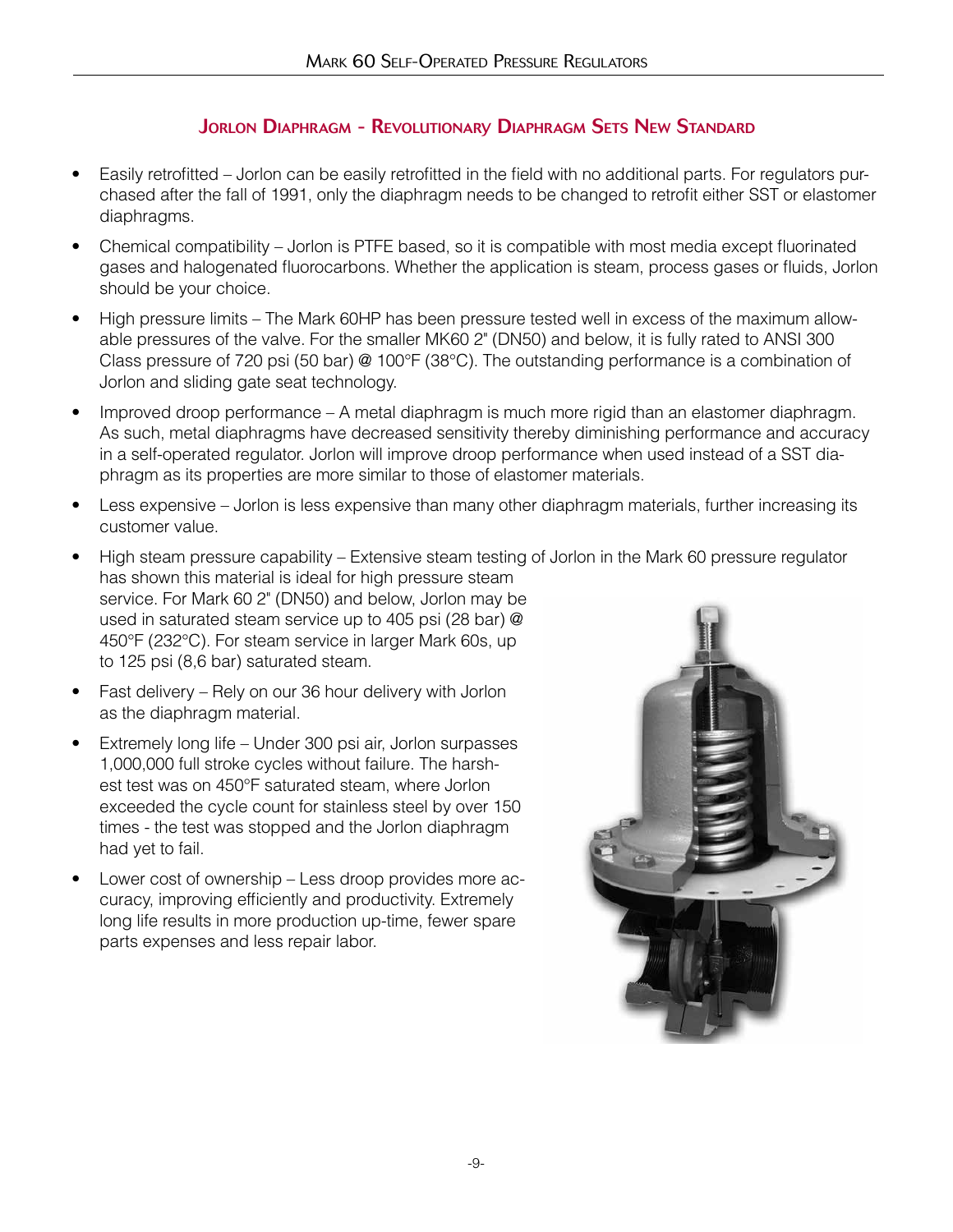# **ORDERING SCHEMATIC**

| Model No. | Size | <b>Body Mat'l</b> |  |  |  | $\overline{\phantom{a}}$ | _ |  |  |  | $\overline{10}$ |
|-----------|------|-------------------|--|--|--|--------------------------|---|--|--|--|-----------------|
|           |      |                   |  |  |  |                          |   |  |  |  |                 |

|      | Model                |
|------|----------------------|
| 60   | Standard             |
| 60HP | <b>High Pressure</b> |
| 60QC | <b>Quick Change</b>  |
|      | Large Diaphragm      |

|     | <b>Size</b>                    |
|-----|--------------------------------|
| 025 | 1/4" (DN8)                     |
| 038 | 3/8" (DN10)                    |
| 050 | 1/2" (DN15)                    |
| 075 | 3/4" (DN20)                    |
| 100 | (DN25)                         |
| 125 | 1-1/4" (DN32)                  |
| 150 | 1-1/2" (DN40)                  |
| 200 | 2" (DN50)                      |
| 250 | 2-1/2" (DN65) (MK60/60HP only) |
| 300 | 3" (DN80) (MK60/60HP only)     |
| 400 | 4" (DN100) (MK60/60HP only)    |

MK61 available in 1/4" through 3/4" only)

|                                                | <b>Body Material</b>      |
|------------------------------------------------|---------------------------|
|                                                | Ductile Iron              |
| <b>BR</b>                                      | Bronze $(1/4" - 2")$      |
| $\overline{\text{cs}}$                         | <b>Carbon Steel</b>       |
| $\bar{\bar{\mathbb{S}}}\bar{\bar{\mathbb{S}}}$ | <b>Stainless Steel</b>    |
|                                                | Cast Iron $(2-1/2^{n}-4)$ |

| 1 & 2           | <b>End Connections</b>                   |  |  |
|-----------------|------------------------------------------|--|--|
|                 | 1/4" - 2" MK60/61                        |  |  |
| PT              | NPT                                      |  |  |
| BТ              | <b>BSPT</b>                              |  |  |
| <b>BP</b>       | BSPP                                     |  |  |
| SW              | <b>FSW</b>                               |  |  |
| F1              | 125# IFE (Except IFE)                    |  |  |
| $\overline{5}$  | 150# IFE                                 |  |  |
| $\overline{E5}$ | 150# FE (Except IFE)                     |  |  |
| F2              | 250#FE (Except IFE)                      |  |  |
| 13              | 300# IFE                                 |  |  |
| F <sub>3</sub>  | 300# FE (Except IFE)                     |  |  |
|                 | $2 - 1/2" - 4"$ MK60                     |  |  |
| 11              | 125# IFE                                 |  |  |
| 15              | 150# IFE                                 |  |  |
| 12              | 250# IFE                                 |  |  |
| I3              | 300# IFE                                 |  |  |
| 17              | <b>DIN IFE (CS/S6) DN15-150</b><br>PN10  |  |  |
| 16              |                                          |  |  |
| 18              | <b>DIN IFE (CS/S6) DN15-150</b><br>PN25  |  |  |
| 4               | <b>IFE (CS/S6) DN15-150</b><br>PN 40 DIN |  |  |

| 3 & 4                    | Trim                   |
|--------------------------|------------------------|
| S <sub>3</sub>           | 303SS                  |
| $\overline{\mathsf{S6}}$ | 316SS                  |
| I3                       | 303SSF/IFE (1/2" - 2") |
|                          | 316SSF/IFE (1/2" - 2") |

| <b>Seat Material</b> |
|----------------------|
| $303SST(1/4" - 2")$  |
| $316SST(1/4" - 2")$  |
| 303SST/Teflon Coated |
| 316SST/Teflon Coated |
| 303SS/Jorcote        |
| 316SS/Jorcote        |

| 6 |            | Cv (Kv) |                        |
|---|------------|---------|------------------------|
|   | 0.21(0,28) | 9       | 15(12,9)               |
|   | 0.42(0,36) | Α       | 25(21,6)               |
|   | 0.84(0.72) |         | 30(25,9)               |
|   | 1.6(1,4)   | D*      | 55 (47,4)              |
| 5 | 2.5(2,2)   | F*      | 85 (73,3)              |
| 6 | 4.4(3,8)   | G*      | 115(99,1)              |
|   | 6.4(5,5)   | $+*$    | 200 (172)              |
|   | 9.5(8,2)   |         | * $2 - 1/2" - 4"$ only |

| 7&8            | MK 60 Spring Range PSI (Bar)                |      |                          |  |                      |
|----------------|---------------------------------------------|------|--------------------------|--|----------------------|
|                | $1/4" - 3/4"$                               |      | $1" - 2"$                |  | $2 - 1/2" - 4"$      |
| 15             | 2-20 (0,14-1,38)                            | 1051 | $1-5(0,07-0,34)$         |  | 29 7-18 (0,48-1,24)  |
| 16             | 2-23 (0,14-1,59)                            | 20'  | $3-8(0,21-0,55)$         |  | 32 10-25 (0,69-1,72) |
| 37             | 10-38 (0,69-2,62)                           |      | 28 5-20 (0,34-1,38)      |  | 42 15-35 (1,03-2,41) |
| 56             | 20-55 (1,38-3,79)                           |      | $ 34 $ 10-30 (0,69-2,07) |  |                      |
| 81             | 35-160 (2,41-11,03) 53 20-45 (1,38-3,10)    |      |                          |  |                      |
| A <sub>6</sub> | $[95-220(6,55-15,17)]$ 75 30-95 (2,07-6,55) |      |                          |  |                      |
| D <sub>8</sub> | 30-85 (2,07-5,86) [97 60-160 (4,14-11,03)]  |      |                          |  |                      |

| 7 & 8 | MK60HP Spring Range PSI (Bar)  |    |                  |
|-------|--------------------------------|----|------------------|
|       | $2 - 1/2" - 4"$<br>$1/2" - 2"$ |    |                  |
| A1    | 75-190 (5-13)                  | 71 | $30 - 75(2 - 5)$ |
| A7    | 100-320 (7-22)                 | 98 | 65-110 (4-8)     |
| А9    | 150-450 (10-31)                |    |                  |

| 7 & 8 | MK61 Spring Range PSI (Bar) |    |               |  |
|-------|-----------------------------|----|---------------|--|
| 05    | $1-5(0,07-0,34)$            | 56 | $20-55(1-4)$  |  |
| 10    | $2-12(0, 14-0, 8)$          | 63 | $20-80(1-6)$  |  |
| 17    | $2-25(0, 14-2)$             | 87 | 40-115 (3-8)  |  |
| 36    | $10-35(0,7-2)$              | 70 | 25-160 (2-11) |  |
|       |                             | 80 | 30-180 (2-12) |  |

| 9 & 10 | Diaphragm                  |
|--------|----------------------------|
| S6     | $316SST (1/4" - 2" only)$  |
|        | Viton                      |
| RN     | Buna-N (standard above 2") |
|        | Jorlon                     |

| 11 & 12 | Actuator                                  |  |  |
|---------|-------------------------------------------|--|--|
| MD      | DI for Metal Diaphragm $(1/4" - 2"$ only) |  |  |
| FD      | DI for Elastomer Diaphragm                |  |  |
| 984     | 316 for Metal Diaphragm                   |  |  |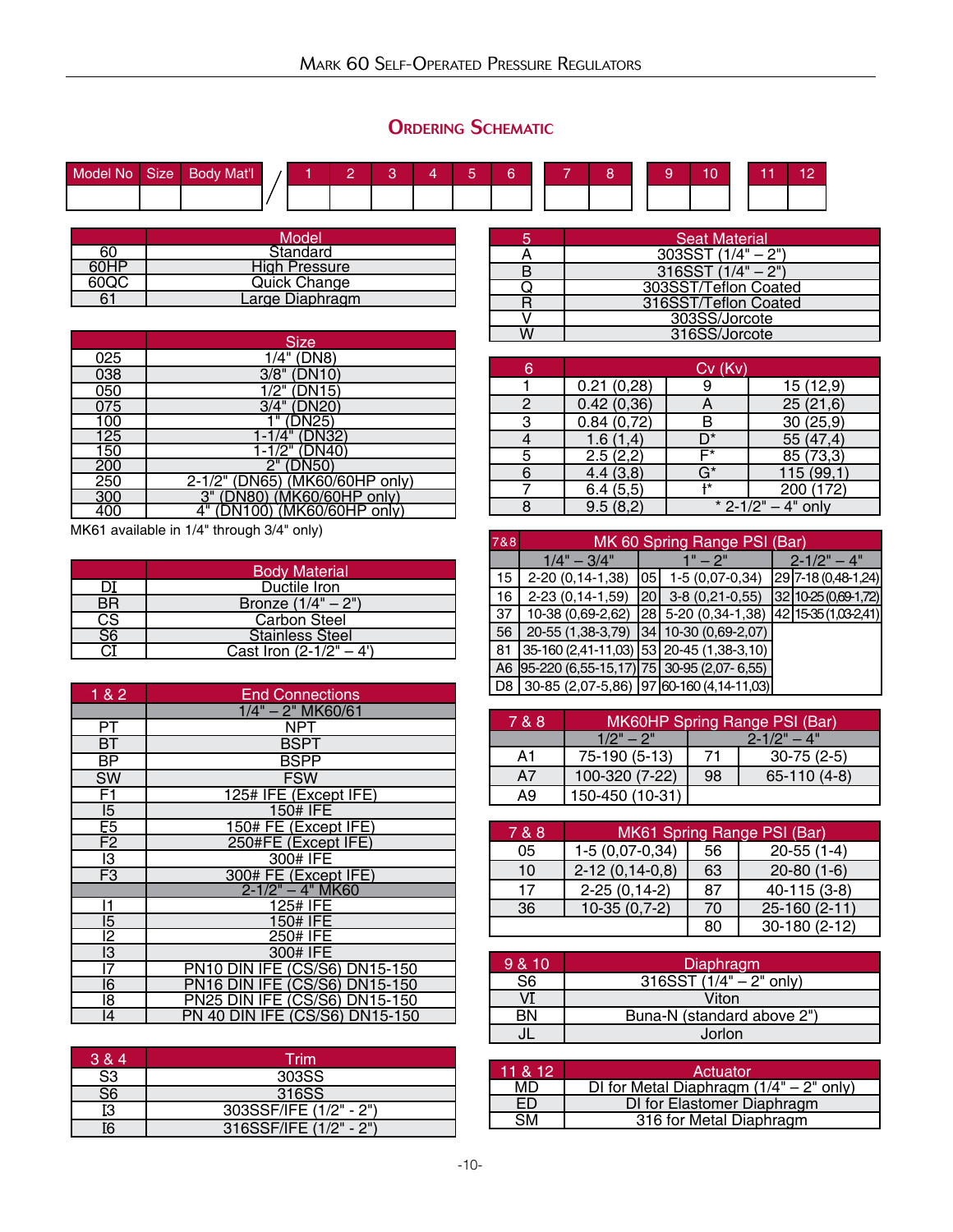# Mark 601/602 Series

# High Flow Pressure Regulators

The Mark 601 and 602 meet higher capacity requirements than standard regulators. The High Flow Mark 601 has Cv's as high as 50 (43 Kv) and the Super High Flow Mark 602 has Cv's up to 70 (60,2 Kv). Each valve is standard with Jordan's Sliding Gate Seats, which helps to reduce the droop commonly associated with high flow regulators.

Jordan's unique self-operated sliding gate pressure regulator offers:

- Shorter stroke than a globe or plug-style valve
	- Faster response
	- Less offset
	- Smaller and lighter weight than globe-style valves
	- Longer diaphragm life
- Straight-through flow
	- Less turbulence, erosion and noise
	- Improved rangeability
	- Longer seat life
- Ease of maintenance
	- Interchangeable seats and Cv's
	- Fewer spare parts
	- Self-cleaning seats
	- No gaskets or o-rings

#### **SPECIFICATIONS**

#### **Sizes:** 1-1/2" & 2" (DN40 & DN50)

#### **End Connections:**

- Threaded NPT, BSPT, BSPP
- ANSI Flanges (150#, 300#)
- DIN Flanges (PN 10/16, PN 25/40)

#### **Body Materials**

- Ductile Iron
- **Bronze**
- Carbon Steel (A216 WCB)
- Stainless Steel (A351/CF8M)

#### **Trim Materials**

- 303SST Standard on Ductile Iron, Bronze, Carbon Steel valves
- 316SST Standard on Stainless Steel valves
- Monel, Hastelloy and other Alloys available



#### **Seat Materials**

• Jorcote on SST – Standard

#### **Diaphragm Materials**

- Stainless Steel standard
- Jorlon standard
- Buna-N optional
- Viton optional

**Service:** Steam, water, oil, gas, air and chemicals **Shutoff:** ANSI Class IV

**Reduced Pressure Control Ranges:** Select a range to match your setpoint. For optimal performance, your setpoint should fall in the upper portion of the selected range.

| Model     |                 | <b>Spring Ranges</b> |             |  |
|-----------|-----------------|----------------------|-------------|--|
|           | Size (DN)       | PSI                  | Bar         |  |
|           | $1 - 1/2" - 2"$ | $20 - 45$            | $1.4 - 3.1$ |  |
| 601 & 602 | $(DN40 - DN50)$ | $30 - 95$            | $2.1 - 6.6$ |  |
|           |                 | $60 - 160$           |             |  |

#### **Cv Values & Maximum Differential Pressures**

#### • Mark 601

| $Cv$ ( $Kv$ ) | Size (DN)                            | <b>Seat Material</b> | Maximum ΔP<br>PSI (BAR) |
|---------------|--------------------------------------|----------------------|-------------------------|
| 25(21,5)      | $1 - 1/2$ " & $2$ "<br>(DN40 & DN50) | Jorcote              | 150 (10,3)              |
| 30(25,8)      | $1 - 1/2$ " & $2$ "<br>(DN40 & DN50) | Jorcote              | 150(10,3)               |
| З<br>5(30,1)  | $1 - 1/2$ " & $2$ "<br>(DN40 & DN50) | Jorcote              | 150(10,3)               |
| 45 (38,7)     | $1 - 1/2"$<br>(DN40)                 | Jorcote              | 150(10,3)               |
| 50(43,0)      | 2"<br><b>DN50)</b>                   | Jorcote              | 150 (10,3)              |

#### • Mark 602

| Cv (Kv) | Size (DN)     | <b>Seat Material</b> | Maximum AP<br>PSI (BAR) |
|---------|---------------|----------------------|-------------------------|
| 65 (56) | 1-1/2" (DN40) | Jorcote              | 150 (10.3)              |
| 70 (60) | $2"$ (DN50)   | Jorcote              | 150 (10.3)              |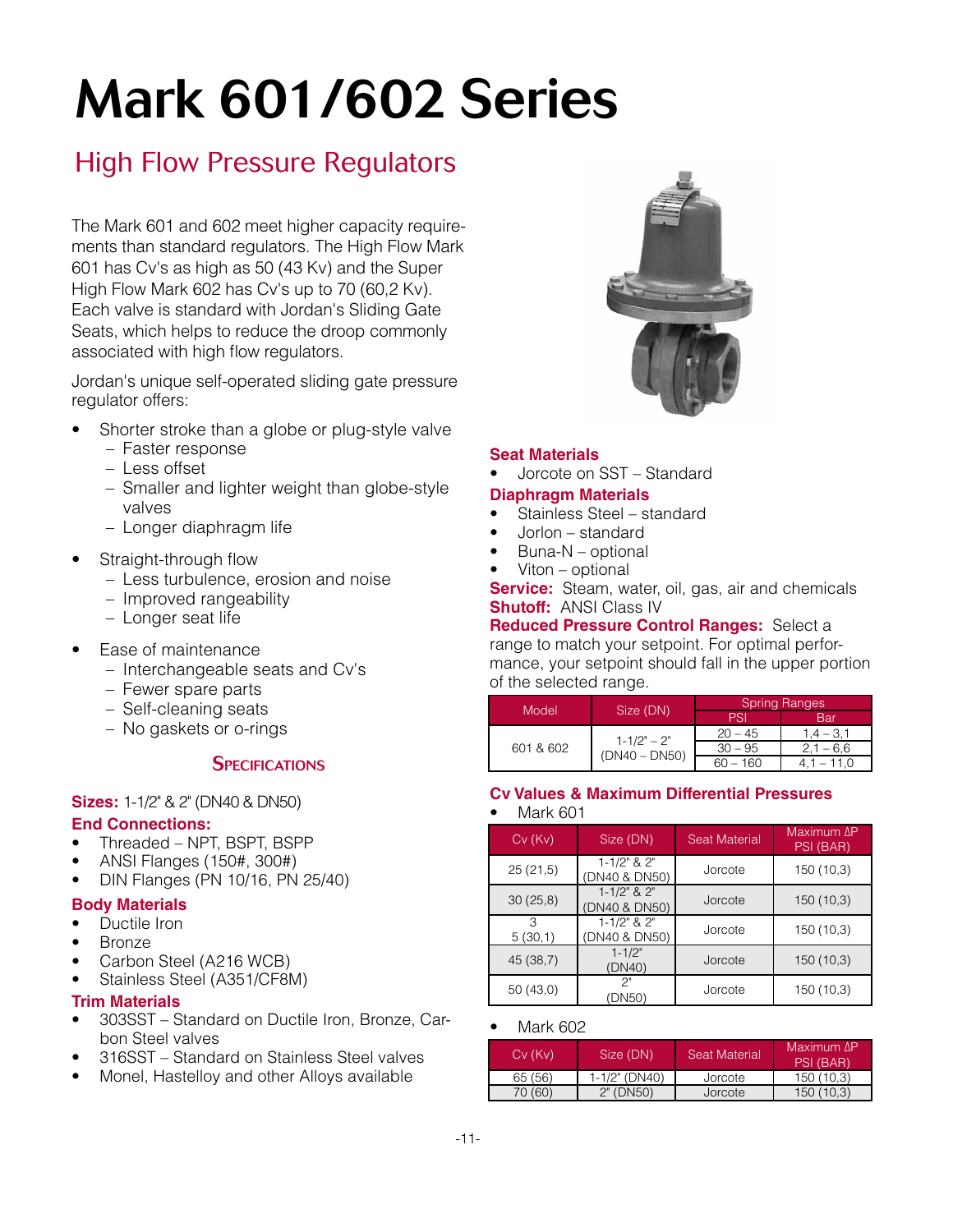

# Dimensions – Mark 601/602

• Threaded & FSW Ends, Inches

| <b>Size</b> | <b>Material</b> |      | В     | С    |      | Weight<br>(lbs) |
|-------------|-----------------|------|-------|------|------|-----------------|
| 1-1/2" & 2" | DI/BRZ          | 4.50 | 11.50 | 2.75 | 7.09 | 26              |
|             | CS/SS           | 5.50 | 11.75 | 2.75 | 7.09 | 35              |

#### • Threaded & FSW Ends, Metric

| <b>Size</b> | Material |     |     |    |     | Weight<br>(kgs) |
|-------------|----------|-----|-----|----|-----|-----------------|
| DN40 - 50   | DI/BRZ   | 114 | 292 | 70 | 180 | 11.7            |
|             | CS/SS    | 140 | 298 | 70 | 180 | 15.9            |

• Flanged Ends, Inches

| <b>Size</b> | <b>ANSI</b> | A <sub>1</sub> |       |                               | С                  | D        | Weight (lbs) |                     |    |
|-------------|-------------|----------------|-------|-------------------------------|--------------------|----------|--------------|---------------------|----|
|             | Flange      |                |       | DI/BRZ CS/SS DI/BRZ CS/SS ALL |                    |          | <b>ALL</b>   | <b>DI/BRZ CS/SS</b> |    |
| $1 - 1/2"$  | 150#        | 10.00          | 10.00 | 11.50                         | 11.75              | 12.31    | 7.09         | 42                  | 46 |
|             | 300#        | 10.25          | 10.25 | 11.50                         | 11.75              | I 2.31 I | 7.09         | 45                  | 52 |
| 2"          | 150#        | 10.00          | 10.00 | 11.50                         | $13.25^2$          | 2.75     | 7.09         | 46                  | 50 |
|             | 300#        | 10.50          | 10.50 | 11.50                         | 13.25 <sup>2</sup> | 2.75     | 7.09         | 49                  | 55 |

1 Not ANSI Standard 2 IFE only

### • Flanged Ends, Metric

| <b>Size</b> | <b>ANSI</b>   | A <sub>1</sub>                         |                  | B   |                  | С          | D          | Weight (kgs)        |      |
|-------------|---------------|----------------------------------------|------------------|-----|------------------|------------|------------|---------------------|------|
|             | <b>Flange</b> | DI/BRZ <sup>2</sup> CS/SS DI/BRZ CS/SS |                  |     |                  | <b>ALL</b> | <b>ALL</b> | <b>DI/BRZ CS/SS</b> |      |
| <b>DN40</b> | 10/16         | 254                                    | 254              | 292 | 298              | 70         | 180        | 19.1                | 20.9 |
|             | 25/40         | 260                                    | 260              | 292 | 298              | 70         | 180        | 20.4                | 23,6 |
| <b>DN50</b> | 10/16         | 254                                    | 230 <sup>2</sup> | 292 | 336 <sup>2</sup> | 70         | 180        | 20.9                | 22.7 |
|             | 25/40         | 268                                    | 230 <sup>2</sup> | 292 | 336 <sup>2</sup> | 70         | 180        | 22.2                | 24,9 |

1 Not per DIN3202

2 IFE only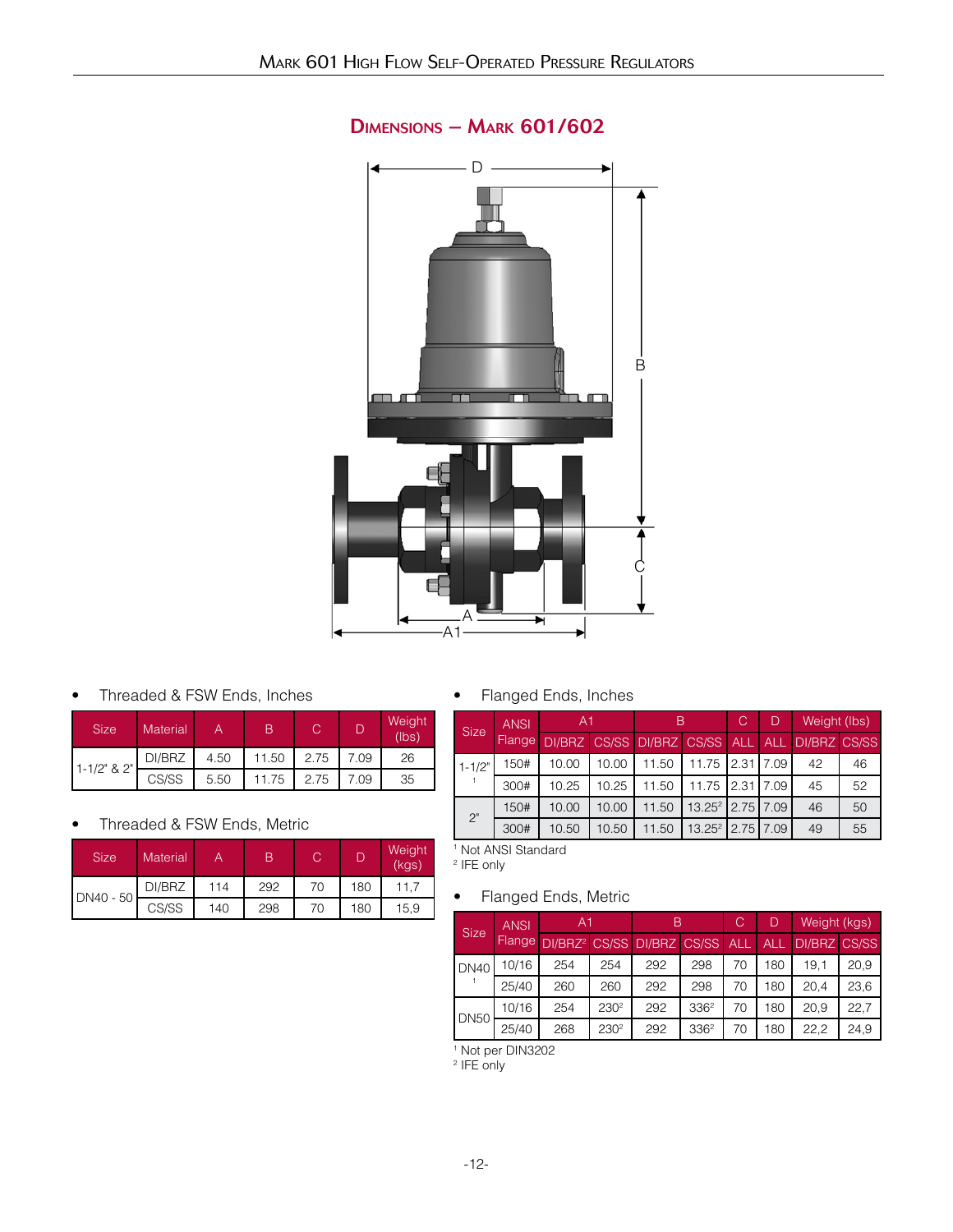# ORDERING SCHEMATIC

| Model No | <b>Size</b> | <b>Body Mat'l</b> |  |  | - | ∽ | - |  | $\sim$ | $\overline{\phantom{a}}$<br>. . | $\overline{a}$ | z |  |
|----------|-------------|-------------------|--|--|---|---|---|--|--------|---------------------------------|----------------|---|--|
|          |             |                   |  |  |   |   |   |  |        |                                 |                |   |  |

|     | Model            |
|-----|------------------|
| 601 | <b>High Flow</b> |
| 602 | Super High Flow  |

|     | <b>Size</b>   |
|-----|---------------|
| 150 | 1-1/2" (DN40) |
| 200 | 2" (DN50)     |

|    | <b>Body Material</b>   |
|----|------------------------|
| DI | Ductile Iron           |
| BR | <b>Bronze</b>          |
| CŜ | Carbon Steel           |
| こに | <b>Stainless Steel</b> |

| 1&82           | <b>End Connections</b> |
|----------------|------------------------|
| PT             | NPT                    |
| BT             | <b>BSPT</b>            |
| I5             | 150# IFE, CS or SST*   |
| F <sub>5</sub> | 150# FE, DI or BR      |
| Ι7             | PN10 IFE, CS or SST*   |
| F7             | PN10 FE, DI or BR      |
| I6             | PN16 IFE, CS or SST*   |
| F <sub>6</sub> | PN16 FE, DI or BR      |
| ВP             | <b>BSPP</b>            |
| <b>SW</b>      | <b>FSW</b>             |
| IЗ             | 300# IFE, CS or SST*   |
| F <sub>3</sub> | 300# FE, DI or BR      |
| I8             | PN25 IFE, CS or SST*   |
| F <sub>8</sub> | PN25 FE, DI or BR      |
| [4]            | PN40 IFE, CS or SST*   |
| F <sub>4</sub> | PN40 FE, DI or BR      |

| 3 & 4          | Trim                         |
|----------------|------------------------------|
| S3             | 303SS                        |
| S <sub>6</sub> | 316SS                        |
| ĪЗ             | 303SSF/IFE (1/2" - 2" CS/S6) |
| TR.            | 316SSF/IFE (1/2" - 2" CS/S6) |

| <b>Seat Material</b> |
|----------------------|
| 303SS/Jorcote        |
| 316SS/Jorcote        |

| 6 | $Cv$ (Kv) |
|---|-----------|
| А | 25(22)    |
| в | 30(26)    |
|   | 35 (30)   |
| W | 45 (39)   |
| C | 50 (43)   |
|   | 65 (56)   |
| F | 70 (60)   |

| 7 & 8 | Spring Range PSI (Bar)   |
|-------|--------------------------|
| 53    | $20 - 45(1, 4 - 3, 0)$   |
| 75    | $30 - 95(2, 1 - 6, 6)$   |
|       | $60 - 160(4, 1 - 11, 0)$ |

| 9 & 10         | Diaphragm |
|----------------|-----------|
| S <sub>6</sub> | 316SST    |
|                | Viton     |
| BN             | Buna-N    |
| JĒ             | Jorlon    |

| 11 & 12 | Actuator                   |
|---------|----------------------------|
| MD      | DI for Metal Diaphragm     |
| l I     | DI for Elastomer Diaphragm |
| SМ      | 316 for Metal Diaphragm    |

| 13 & 14 | Double Bolting |
|---------|----------------|
| იი      | None           |
|         | Non-Standard   |

| 15 | <b>Accessories</b>     |
|----|------------------------|
|    | None                   |
|    | 316SS Bolting          |
|    | Hi-temperature Bolting |
|    | Non-Standard           |